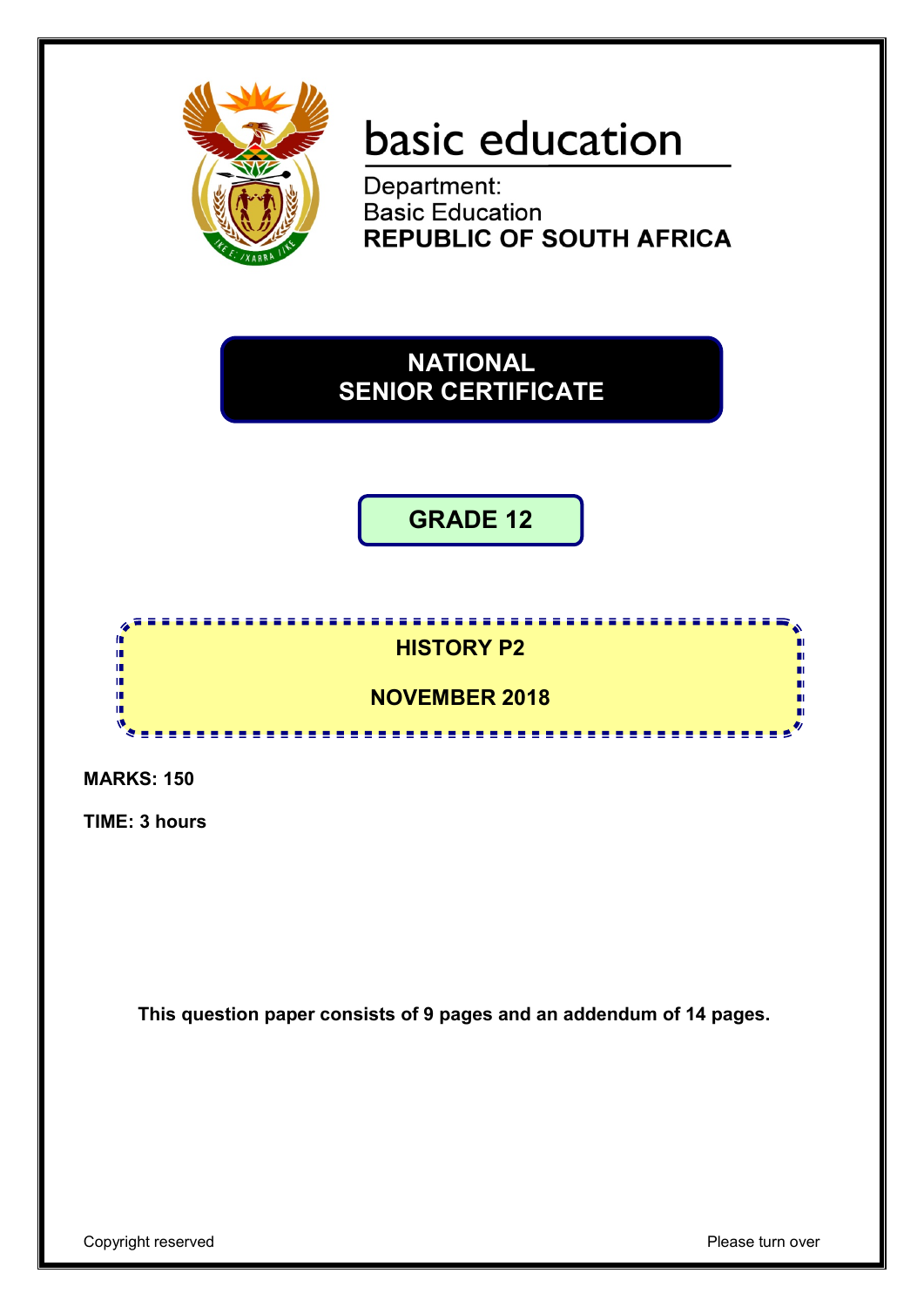#### **INSTRUCTIONS AND INFORMATION**

1. This question paper consists of SECTION A and SECTION B based on the prescribed content framework in the CAPS document.

#### **SECTION A: SOURCE-BASED QUESTIONS**

- QUESTION 1: CIVIL RESISTANCE, 1970s TO 1980s: SOUTH AFRICA
- QUESTION 2: THE COMING OF DEMOCRACY TO SOUTH AFRICA AND COMING TO TERMS WITH THE PAST
- QUESTION 3: THE END OF THE COLD WAR AND A NEW WORLD ORDER, 1989 TO THE PRESENT

#### **SECTION B: ESSAY QUESTIONS**

- QUESTION 4: CIVIL RESISTANCE, 1970s TO 1980s: SOUTH AFRICA: THE CRISIS OF APARTHEID IN THE 1980s
- QUESTION 5: THE COMING OF DEMOCRACY TO SOUTH AFRICA AND COMING TO TERMS WITH THE PAST
- QUESTION 6: THE END OF THE COLD WAR AND A NEW WORLD ORDER: THE EVENTS OF 1989
- 2. SECTION A consists of THREE source-based questions. Source material that is required to answer these questions can be found in the ADDENDUM.
- 3. SECTION B consists of THREE essay questions.
- 4. Answer THREE questions as follows:
	- 4.1 At least ONE must be a source-based question and at least ONE must be an essay question.
	- 4.2 The THIRD question may be either a source-based question or an essay question.
- 5. You are advised to spend at least ONE hour per question.
- 6. When answering questions, you should apply your knowledge, skills and insight.
- 7. You will be disadvantaged by merely rewriting the sources as answers.
- 8. Number the answers correctly according to the numbering system used in this question paper.
- 9. Write neatly and legibly.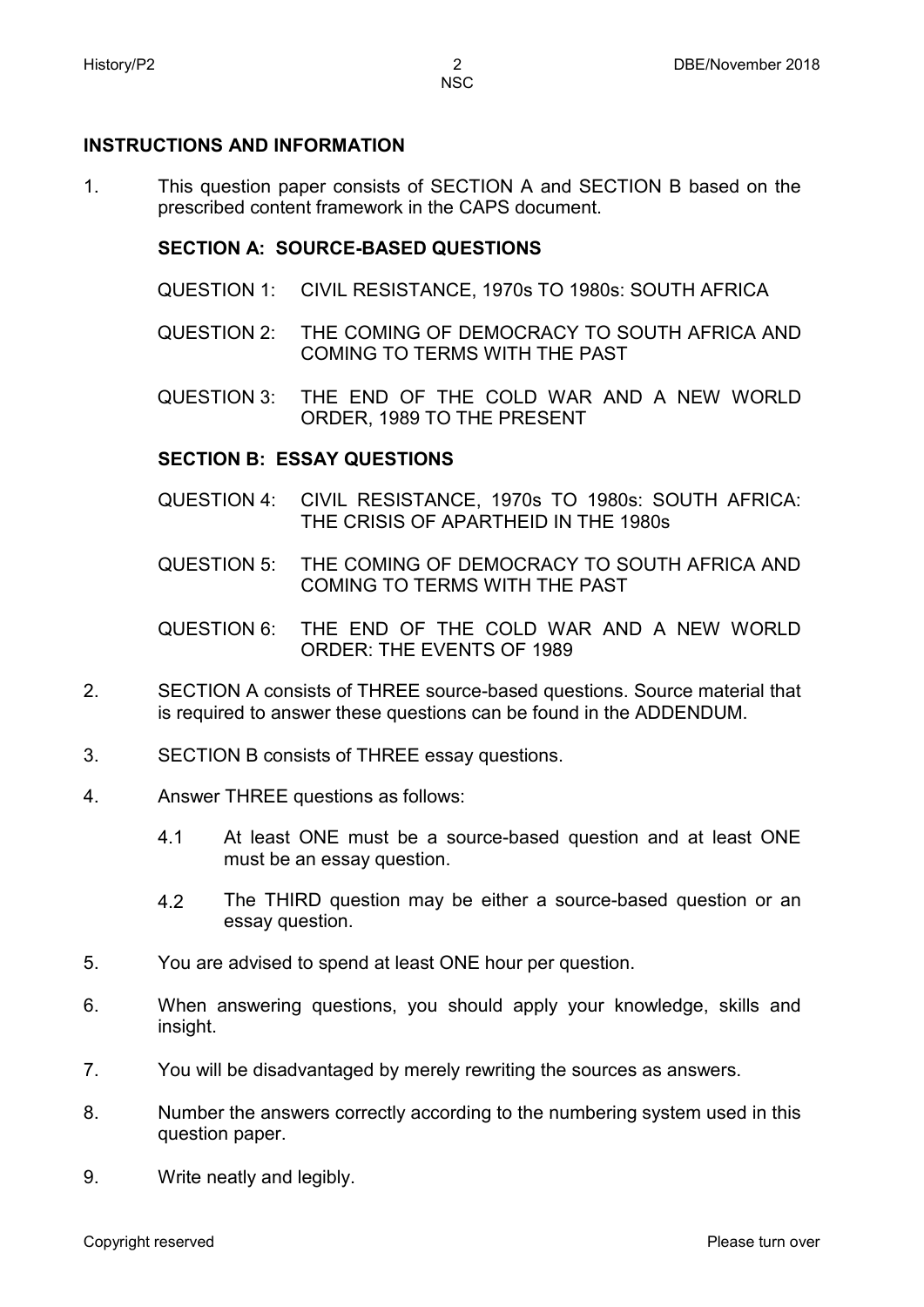# **SECTION A: SOURCE-BASED QUESTIONS**

Answer at least ONE question, but not more than TWO questions, in this section. Source material to be used to answer these questions is contained in the ADDENDUM.

# **QUESTION 1: HOW DID THE PHILOSOPHY OF BLACK CONSCIOUSNESS INFLUENCE SOUTH AFRICAN STUDENTS IN THE 1970s?**

Study Sources 1A, 1B, 1C and 1D and answer the questions that follow.

- 1.1 Refer to Source 1A.
	- 1.1.1 Quote THREE organisations from the source that were responsible for the emergence of the Black Consciousness Movement. (3 x 1) (3)
	- 1.1.2 Why, according to the source, was the Black Consciousness Movement formed? (1 x 2) (2)
	- 1.1.3 Define the term *Black Consciousness* in your own words. (1 x 2) (2)
	- 1.1.4 Comment on how activists from the Black Consciousness Movement intended to break the 'yoke of oppression' in South Africa.  $(2 \times 2)$ (4)
	- 1.1.5 Using the information in the source and your own knowledge, explain the role that SASO played among the black South African youth.  $(2 \times 2)$ (4)
- 1.2 Read Source 1B.

| 1.2.1 |                          | Why, according to the source, was Tiro expelled from the |  |  |  |  |  |  |                |     |
|-------|--------------------------|----------------------------------------------------------|--|--|--|--|--|--|----------------|-----|
|       | University of the North? |                                                          |  |  |  |  |  |  | $(1 \times 1)$ | (1) |

- 1.2.2 Explain the influence that Tiro had on Mashinini's political thinking.<br>(2 x 2)  $(2 \times 2)$
- 1.2.3 Identify the TWO liberation victories in the source that served to inspire the students of Soweto. (2 x 1) (2)
- 1.3 Study Source 1C.
	- 1.3.1 How, according to the source, did the South African police respond to the students of Soweto? (1 x 2) (2)
	- 1.3.2 Using the information in the source and your own knowledge, explain why you think Sam Nzima did not stop to help Hector Pieterson. (2 x 2) (4)
	- 1.3.3 Name any TWO ways in the source in which students reacted after hearing about the death of Hector Pieterson. (2 x 1) (2)

(4)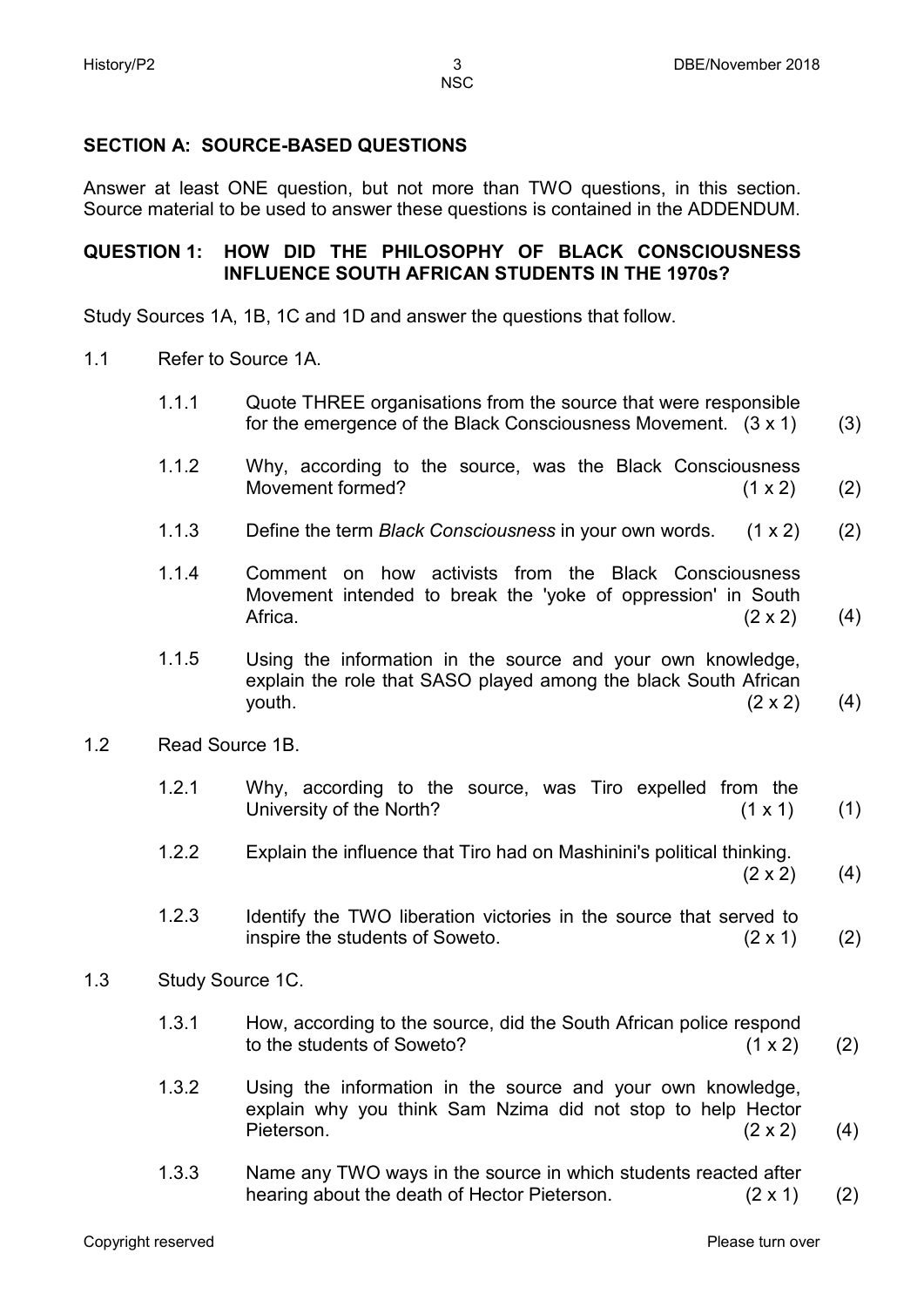- 1.4 Use Source 1D.
	- 1.4.1 Explain why you think the editor of *The World* newspaper decided to publish this article on the front page. (2 x 2) (4)
	- 1.4.2 Comment on the usefulness of the information in the source for a historian who is studying the impact of the Soweto Uprising of 1976.  $(2 \times 2)$ 1976.  $(2 \times 2)$ (4)
- 1.5 Compare Sources 1C and 1D. Explain how the information in Source 1C supports the evidence in Source 1D regarding Sam Nzima's role during the Soweto Uprising of 1976. Soweto Uprising of 1976.  $(2 \times 2)$  (4)
- 1.6 Using the information in the relevant sources and your own knowledge, write a paragraph of about EIGHT lines (about 80 words) explaining how the philosophy of Black Consciousness influenced South African students in the 1970s.  $(8)$

**[50]**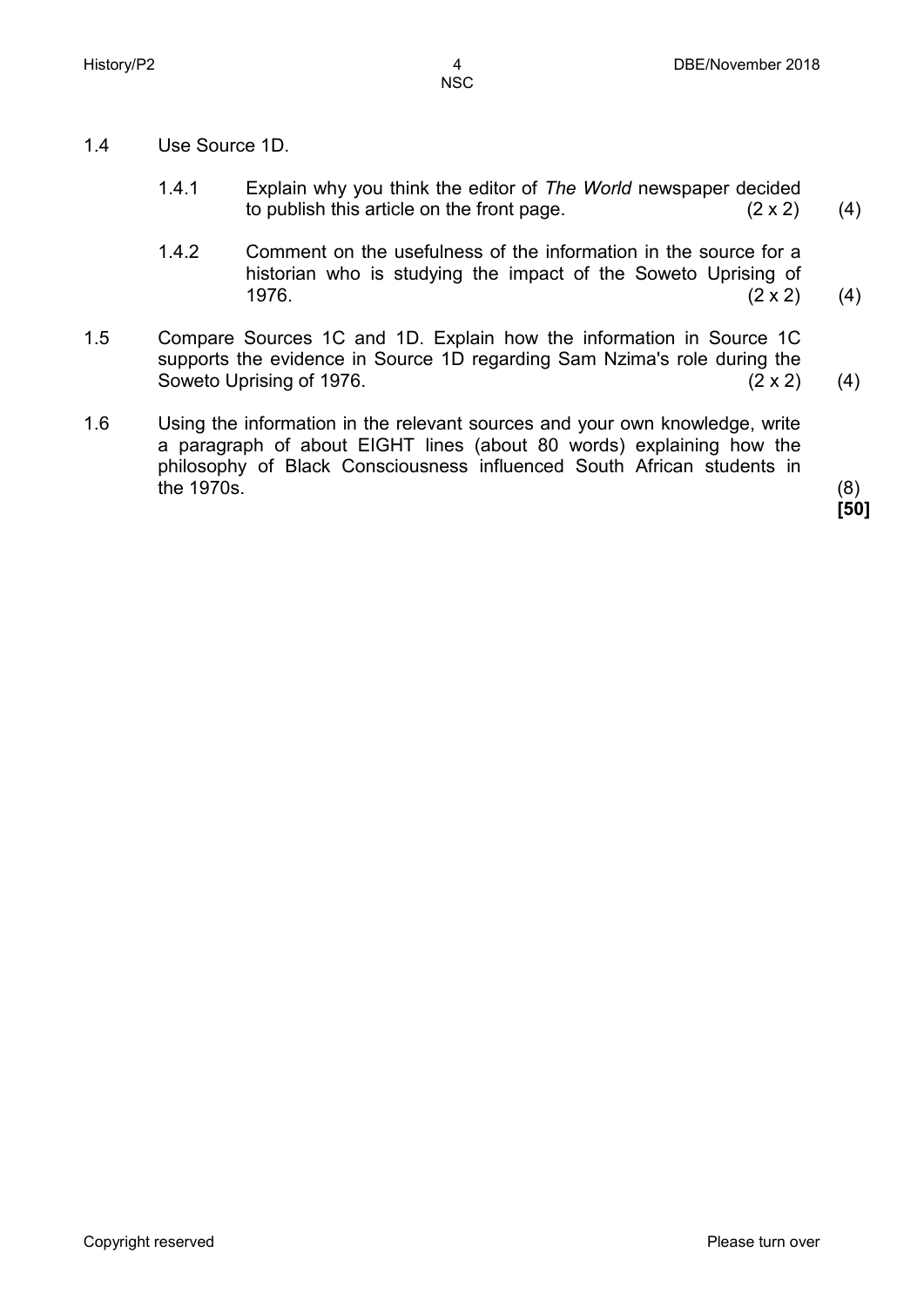**NSC** 

## **QUESTION 2: DID THE TRUTH AND RECONCILIATION COMMISSION (TRC) HELP VICTIMS OF POLITICAL CRIMES TO FIND CLOSURE?**

Study Sources 2A, 2B, 2C and 2D and answer the questions that follow.

- 2.1 Use Source 2A.
	- 2.1.1 Who, according to the source, was responsible for the establishment of the TRC? (1 x 1) (1)
	- 2.1.2 Explain how the fears of the following were dealt with by the TRC:
		- (a) Afrikaners (1 x 2) (2)
		- (b) The ANC  $(1 \times 2)$ (2)
	- 2.1.3 Define the concept *reconciliation* in the context of the TRC. (1 x 2) (2)
	- 2.1.4 Identify the TWO leaders of the TRC in the source. (2 x 1) (2)
	- 2.1.5 Using the information in the source and your own knowledge, explain how the TRC dealt with perpetrators and victims of political crimes.  $(2 \times 2)$ (4)
	- 2.1.6 Select TWO pieces of evidence from the source that conveys the objectives of the TRC. (2 x 1) (2)
- 2.2 Consult Source 2B.
	- 2.2.1 How, according to the source, was Rick Turner killed? (1 x 2) (2)
	- 2.2.2 Explain why you think Rick Turner's killer is 'still walking free' after forty years.  $(1 \times 2)$ (2)
	- 2.2.3 Name any THREE leaders, as quoted in the source, who 'paid the ultimate price in the struggle for a free and democratic country'.  $(3 \times 1)$ 
		- (3)
	- 2.2.4 Using the information in the source and your own knowledge, explain whether Jann Turner was successful in finding her father's killer. (2 x 2) (4)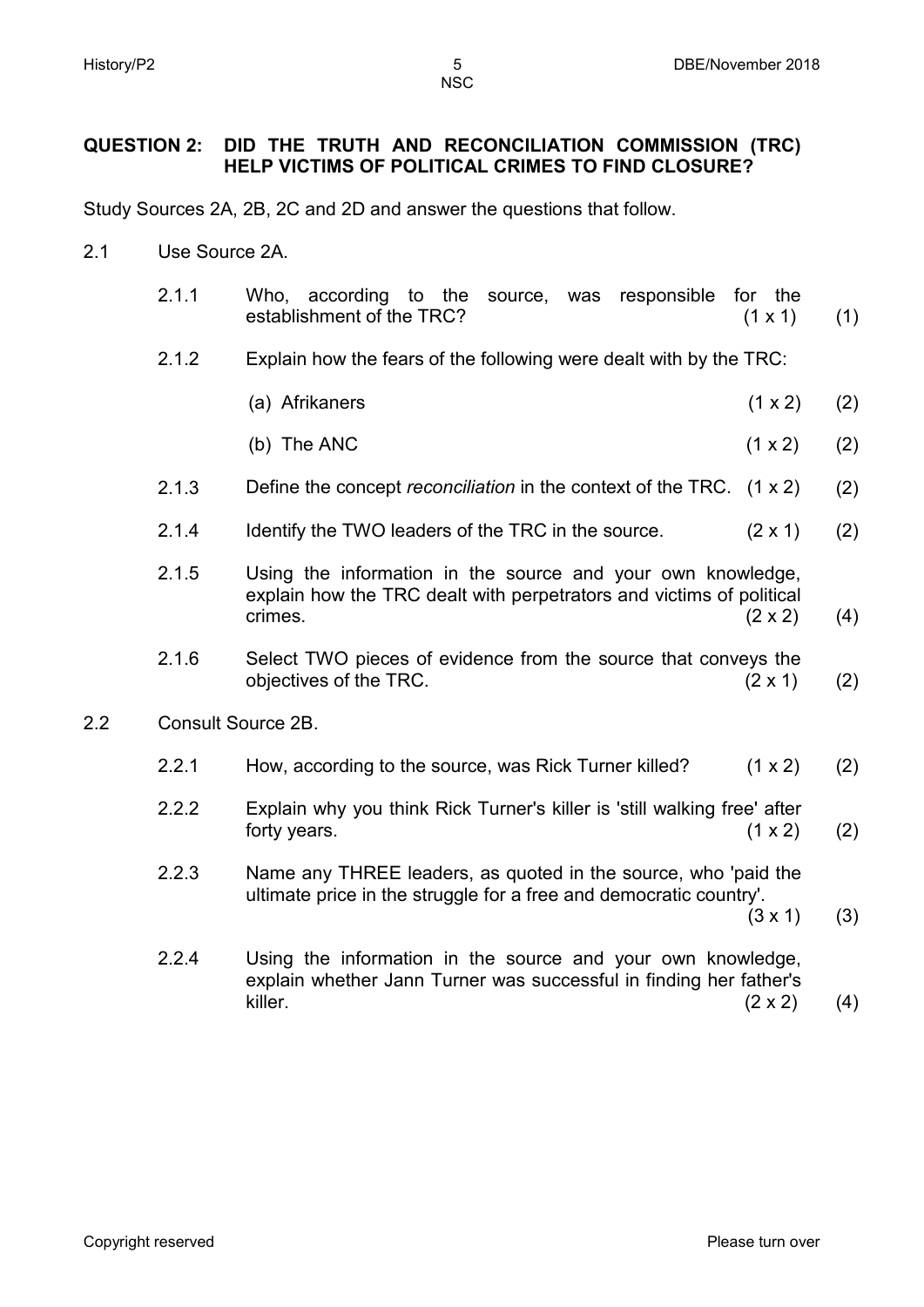- 2.3 Read Source 2C.
	- 2.3.1 Quote TWO statements from the source that suggest BOSS was responsible for Rick Turner's murder. (2 x 1) (2)
	- 2.3.2 Comment on why you would regard the information in the source useful when researching the circumstances under which Rick Turner was killed. (2 x 2) (4)
- 2.4 Refer to Sources 2B and 2C. Explain how the information in both sources is similar regarding the assassination of Rick Turner. (2 x 2) (4)
- 2.5 Study Source 2D.
	- 2.5.1 Using the information in the source and your own knowledge, explain why Alex Boraine stated that 'Retributive Justice' had been 'left out of this expedition'. (2 x 2) (4)
	- 2.5.2 Comment on why you think Zapiro makes reference to 'VLAKPLAAS' in the cartoon. (1 x 2) (2)
- 2.6 Using the information in the relevant sources and your own knowledge, write a paragraph of about EIGHT lines (about 80 words) explaining whether the Truth and Reconciliation Commission helped victims of political crimes to find closure. (8)

**[50]**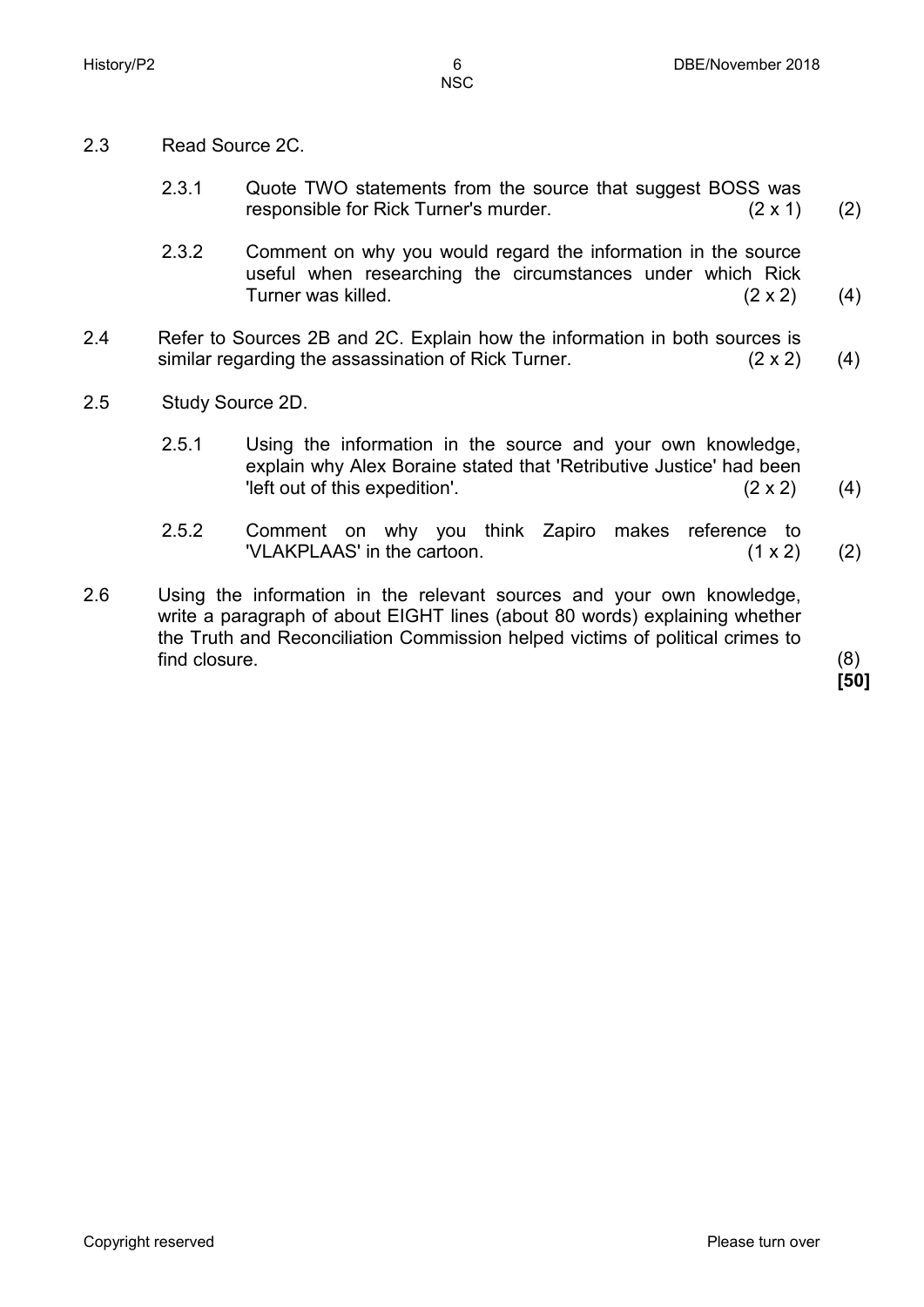**NSC** 

#### **QUESTION 3: HOW DID GLOBALISATION CONTRIBUTE TO JOB LOSSES IN SOUTH AFRICA'S CLOTHING AND TEXTILE INDUSTRY AFTER 1990?**

Study Sources 3A, 3B, 3C and 3D and answer the questions that follow.

- 3.1 Refer to Source 3A.
	- 3.1.1 Define the term *globalisation* in your own words. (1 x 2) (2)
	- 3.1.2 Why, according to the source, did the working class depend on the clothing and textile industry? (1 x 2) (2)
	- 3.1.3 Using the information in the source and your own knowledge, explain how China affected the local clothing and textile industry.
		- $(2 \times 2)$ (4)
	- 3.1.4 What impact did globalisation have on the following:
		- (a) Large firms  $(1 \times 1)$ (1)
		- (b) Small and medium enterprises (1 x 1) (1)

#### 3.2 Study Source 3B.

- 3.2.1 Quote THREE reasons from the source that the Cape Clothing Association gave for the job losses in the clothing and textile  $industry.$  (3 x 1) (3)
- 3.2.2 Explain why you think SACTWU disagreed with the Cape Clothing Association's comments regarding job losses in the clothing and textile industry. (2 x 2) (4)
- 3.2.3 Comment on the usefulness of the information in the source for a historian doing research on job losses in the clothing and textile  $industrv.$  (2 x 2) (4)
- 3.3 Consult Source 3C.
	- 3.3.1 Explain the messages that are conveyed in the poster. (2 x 2) (4)
	- 3.3.2 Using the information in the source and your own knowledge, explain why COSATU decided to produce this poster. (2 x 2) (4)
- 3.4 Compare Sources 3B and 3C. Explain how the information in Source 3B supports the evidence in Source 3C regarding job losses in South Africa's clothing and textile industry.  $(2 \times 2)$  (4)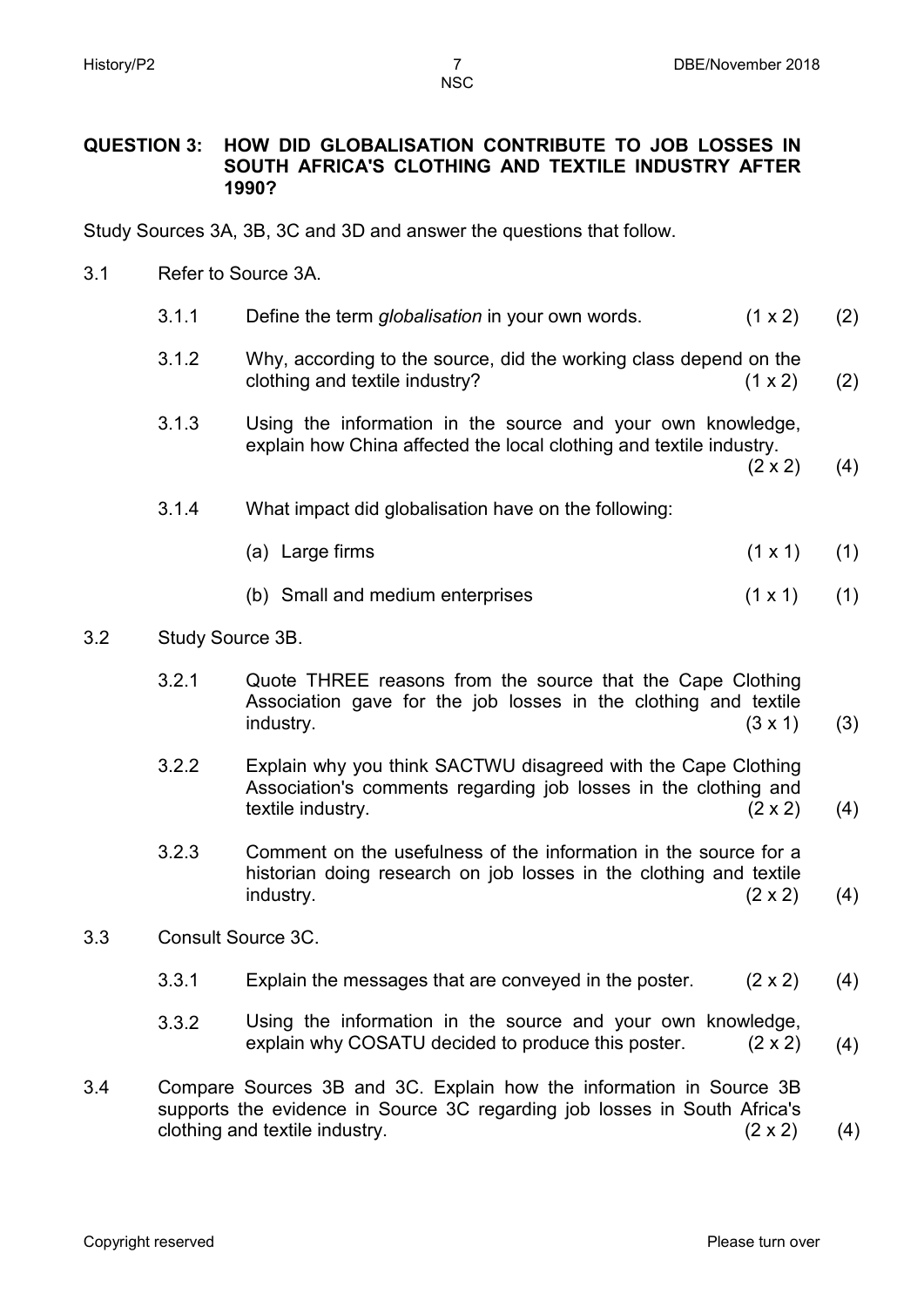- 
- 3.5 Read Source 3D.
	- 3.5.1 What, according to the source, happened to South Africa's clothing<br>and textile industry in 2015? (3 x 1) and textile industry in 2015? (3)
	- 3.5.2 How, according to Eppel, were jobs created in South Africa's clothing and textile industry? (2 x 1) (2)
	- 3.5.3 Using the information in the source and your own knowledge, explain why you think SATCWU decided to embark on the 'buy South African' campaign. (2 x 2) (4)
- 3.6 Using the information in the relevant sources and your own knowledge, write a paragraph of about EIGHT lines (about 80 words) explaining how globalisation contributed to job losses in the South African clothing and textile industry after 1990. (8)

**[50]**